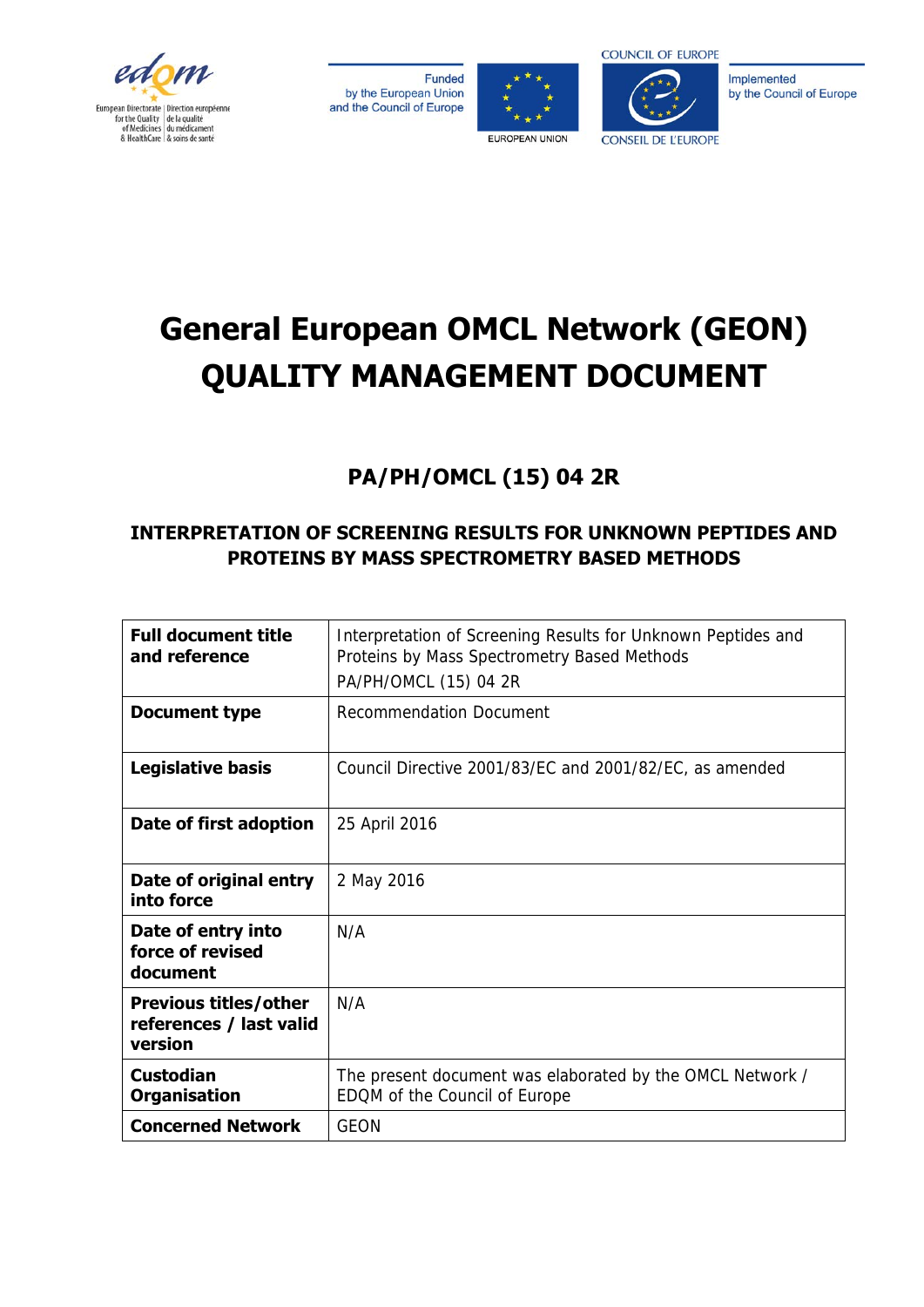### **1. Introduction**

Recent advances in genomics, recombinant DNA technologies and peptide synthesis have led to an increased development of protein and peptide therapeutics. Unfortunately this goes hand in hand with a growing market of counterfeit and illegal biopharmaceuticals, including complex protein and peptide mixtures even of animal origin. These counterfeits and illegal protein and peptide substances could imply severe health threats as has been demonstrated by numerous case reports. One of the difficulties encountered by laboratories responsible for the analysis of these substances is the lack of reference standards for many of these samples. In order to sidestep these limitations we could envisage the use of mass spectrometry, analytical libraries and bioinformatics tools. The output from these Mass Spectrometry (MS)-based methods using database searches is expressed in statistical probabilities and therefore, interpretation of the results may not be straightforward. Thus, there is a growing demand to harmonise the interpretation of screening results of these MS-based methods and database searches. Identification is not always possible only by a MS-based screening approach but could require additional methods.

On this document we propose a workflow to acquire and evaluate analytical data on peptides and proteins obtained by MS and data base searches. Whilst proteins may be primarily analysed by bottom-up MS, topdown protein profiling (based on the molecular mass) and top-down sequencing, the identification of peptides is based on a system of Identification Points (IP) as recommended for sports drug testing applications [1].

## **2. Approaches of the proposed identification**

#### **2.1 Peptides**

#### **2.1.1 Reference standard available**

The reliability of compound identification very much depends on the mass spectrometer in question and the detection mode of the MS method. The identification is based on the charge state of the precursor ion, and the simultaneous or subsequent generation fragment ions (typically b and/or y) from that precursor ion. Additionally, a reference standard should be analysed by the same MS methodology used for analysis of the suspected sample.

The scoring system for identification of peptides, based on Thevis et al. [1] is as follows:

- In low-resolution MS (FWHM < 10 000 [2-3]), 1 IP is earned for the molecular weight (Mw) identification and 1.5 IPs are earned per matching fragment ion.
- In high-resolution MS (FWHM ≥ 10 000 [2-3]), 2 IPs are earned for the Mw identification and 2.5 IPs are earned for one MS<sup>n</sup> matching fragment ion.
- A minimum 5 IPs, including 2 fragment ions, is required for compound identification, for larger peptides higher IPs may be necessary.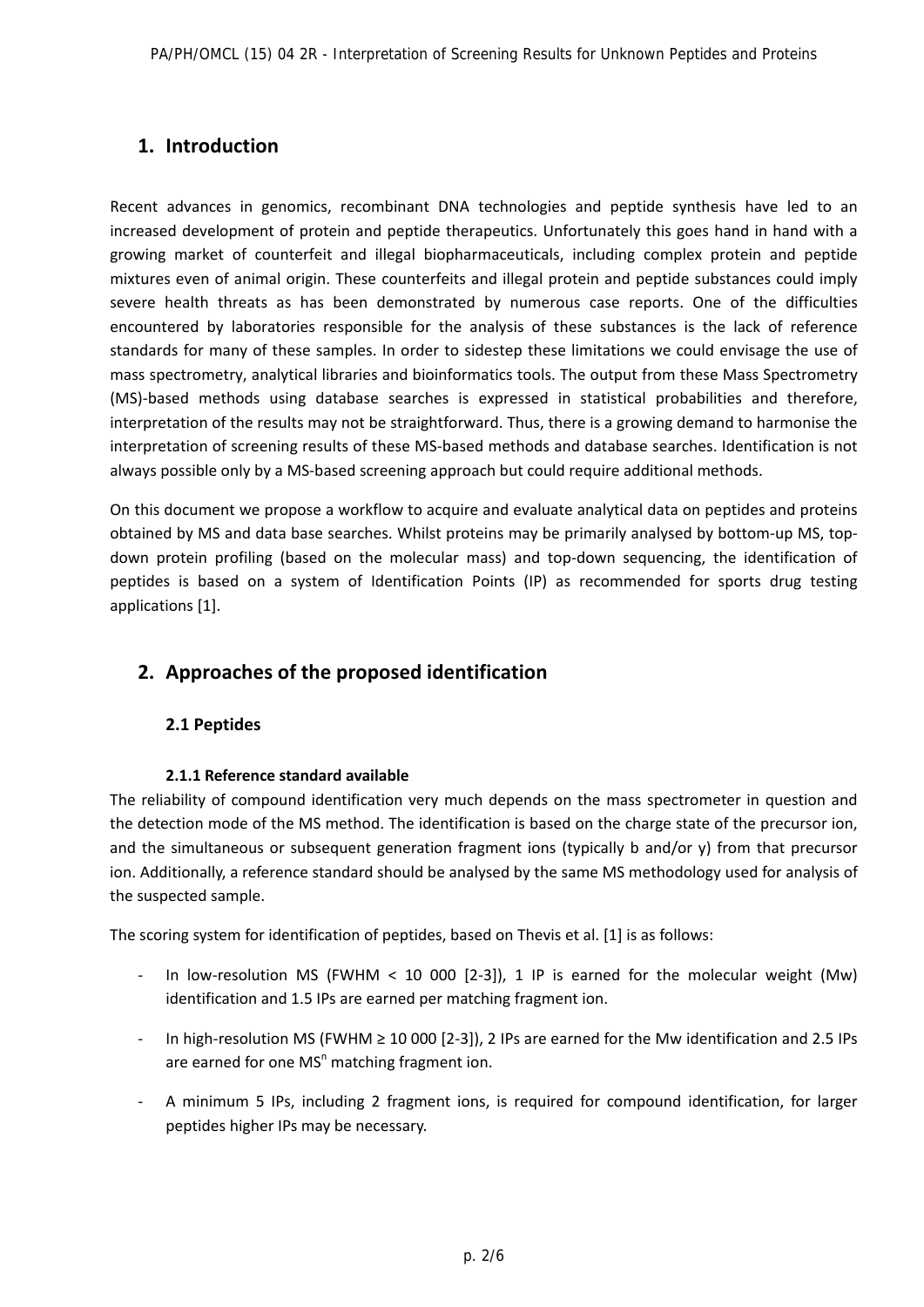| <b>Mass spec</b>                            | IP      |
|---------------------------------------------|---------|
| Low-resolution MS precursor                 | 1       |
| ion/ molecular weight determination         |         |
| Low-resolution MS <sup>n</sup> fragment ion | $1.5\,$ |
| High-resolution/high-accuracy               | 2.0     |
| MS precursor ion/ molecular                 |         |
| weight determination                        |         |
| High-resolution/high-accuracy               | 2.5     |
| $MSn$ fragment ion                          |         |

**Table 1:** IP scores given for precursor and fragment ions matching the ions observed in the reference standard

#### **2.1.2 Reference standard not available**

If no standard is available, information on the identity of the peptide can be obtained with a combination of approaches. After acquiring adequate analytical MS data of the intact or digested peptide [5, 8], the data is compared to that obtained from the literature [4-11], data bases or synthetic peptides (= peptide that is custom made to confirm the identity of the suspected peptide (natural or from a different origin) in the sample).

#### **2.2 Proteins**

The amino acid sequences of many biopharmaceuticals are engineered and differ in part from those of naturally existing proteins. In such cases, identification of biopharmaceuticals by comparisons against data bases containing natural proteins are of limited use, and special data bases containing the sequences of biopharmaceuticals are necessary. Preferentially, biological data bases, where the sequences of biopharmaceuticals are added ('spiked'), should be used in order to facilitate searches against naturally existing and engineered proteins.

For the identification of proteins, bottom-up and top-down approaches are applied. In addition, *de novo* sequencing and orthogonal biochemical, immunological or physiochemical strategies may be needed to confirm identity.

#### **2.2.1. Bottom-up MS**

The bottom-up approach involves digestion of the sample with a proteolytic enzyme (such as trypsin) or a chemical treatment that cleaves the protein at specific sites to create a complex peptide mixture. The digest is then analysed on LC-MS.

For identification using bottom-up MS, generally a minimum of two significant peptide matches is required. The matching peptides must contain sequences unique to the protein to validate identification. The significance of the hit (score) is defined by the programme or algorithm used and is based on the quality of the data (several algorithms are available and an example using Mascot is presented below as example 1). For unambiguous identification of a protein the two significant peptides have to be unique for the protein in question.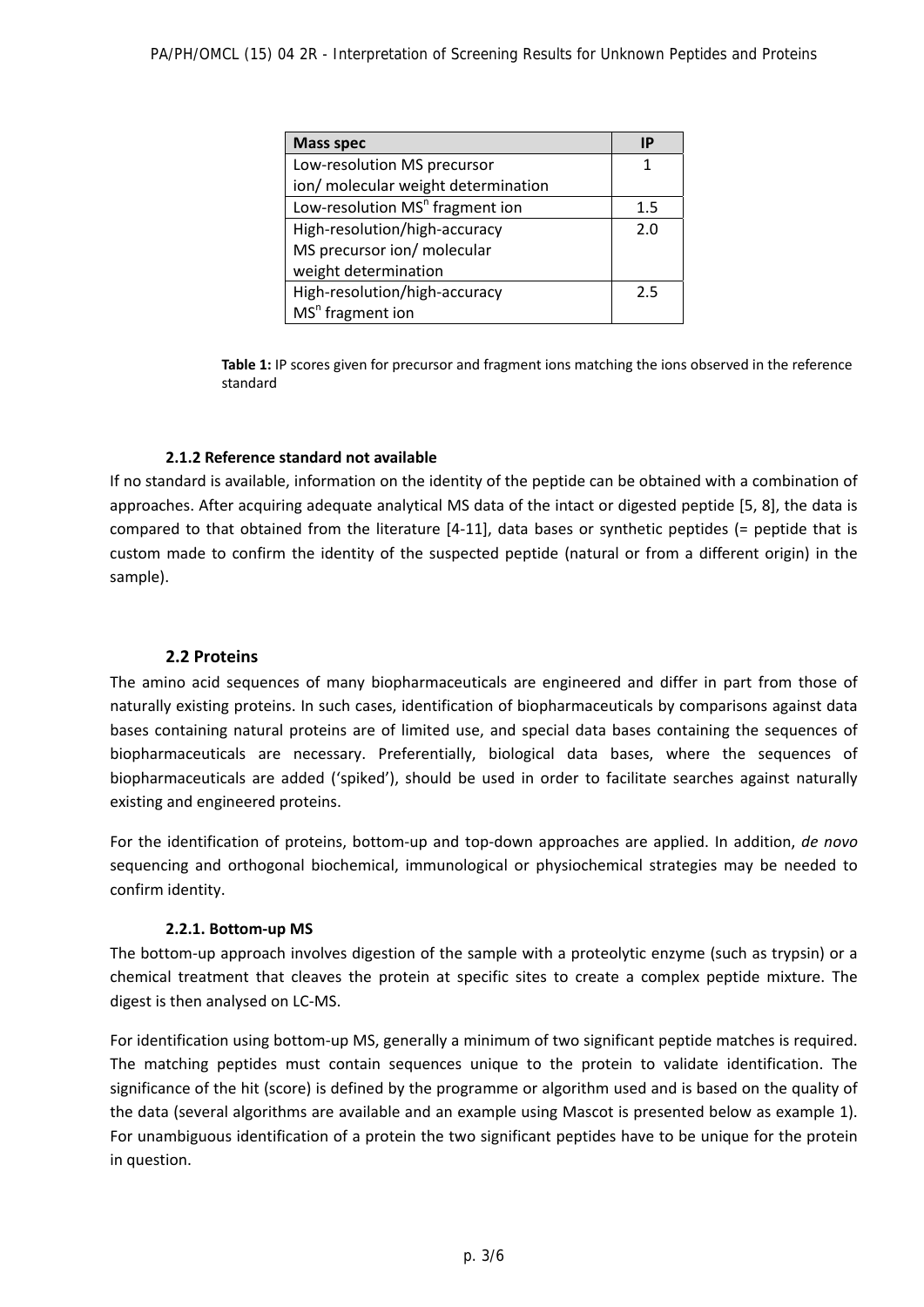**Example 1:** Results LC-MS/MS analysis on the tryptic digest of unknown sample and analysis by MASCOT bioinformatics tools:

1) Protein scores:

The mascot search results gives a list (ordered by protein score) of possible protein hits. In the example a search was carried out against the Swisprot database and no species-related restrictions were used. Therefore the results reflect the possible protein and the possible species. However, care has to be taken with the species hit since homologues proteins may result in the same or similar protein score.

#### (MATRIX) Mascot Search Results

| User         |                   |                                                                                                                                                   |  |  |  |  |  |  |  |
|--------------|-------------------|---------------------------------------------------------------------------------------------------------------------------------------------------|--|--|--|--|--|--|--|
| Email        |                   |                                                                                                                                                   |  |  |  |  |  |  |  |
| Search title | : sample cyprus   |                                                                                                                                                   |  |  |  |  |  |  |  |
| MS data file | : DATA.TXT        |                                                                                                                                                   |  |  |  |  |  |  |  |
| Database     |                   | : SwissProt 2012 03 (535248 sequences; 189901164 residues)                                                                                        |  |  |  |  |  |  |  |
| Timestamp    |                   | $: 10$ Oct. 2014 at 08:10:07 GMT                                                                                                                  |  |  |  |  |  |  |  |
| Protein hits | : TRYP PIG        | Trypsin OS=Sus scrofa PE=1 SV=1                                                                                                                   |  |  |  |  |  |  |  |
|              |                   | CGHB HUMAN Choriogonadotropin subunit beta OS=Homo sapiens GN=CGB PE=1 SV=1                                                                       |  |  |  |  |  |  |  |
|              |                   | GLHA HUMAN Glycoprotein hormones alpha chain OS=Homo sapiens GN=CGA PE=1 SV=1                                                                     |  |  |  |  |  |  |  |
|              |                   | RS24 METM6 30S ribosomal protein S24e OS=Methanococcus maripaludis (strain C6 / ATCC BAA-1332) GN=rps24e PE=3 SV=1                                |  |  |  |  |  |  |  |
|              |                   | IMDH2 DANRE Inosine-5'-monophosphate dehydrogenase 2 OS=Danio rerio GN=impdh2 PE=3 SV=1                                                           |  |  |  |  |  |  |  |
|              |                   | PYRB PARD8 Aspartate carbamovltransferase OS=Parabacteroides distasonis (strain ATCC 8503 / DSM 20701 / NCTC 11152) GN=pvrB PE=3 SV=1             |  |  |  |  |  |  |  |
|              | <b>DCR ARATH</b>  | BAHD acvltransferase DCR OS=Arabidopsis thaliana GN=DCR PE=2 SV=1                                                                                 |  |  |  |  |  |  |  |
|              |                   | ORIC2 HUMAN Glutamine-rich protein 2 OS=Homo sapiens GN=ORICH2 PE=2 SV=1                                                                          |  |  |  |  |  |  |  |
|              |                   | PLC1 YEAST 1-phosphatidvlinositol-4.5-bisphosphate phosphodiesterase 1 OS=Saccharomvces cerevisiae (strain ATCC 204508 / S288c) GN=PLC1 PE=1 SV=1 |  |  |  |  |  |  |  |
|              | <b>PS4 PINST</b>  | Putative LRR disease resistance protein/transmembrane receptor kinase PS4 (Fragment) OS=Pinus strobus PE=1 SV=1                                   |  |  |  |  |  |  |  |
|              | CBPA1 RAT         | Carboxvpeptidase A1 OS=Rattus norvegicus GN=Cpa1 PE=2 SV=2                                                                                        |  |  |  |  |  |  |  |
|              |                   | Y7955 DICDI Putative uncharacterized protein DDB G0288489 OS=Dictyostelium discoideum GN=DDB G0288489 PE=4 SV=1                                   |  |  |  |  |  |  |  |
|              |                   | GCSP GRAFK Glvcine dehvdrogenase [decarboxvlating] OS=Gramella forsetii (strain KT0803) GN=gcvP PE=3 SV=1                                         |  |  |  |  |  |  |  |
|              | <b>MRAY BORHD</b> | Phospho-N-acetylmuramoyl-pentapeptide-transferase OS=Borrelia hermsii (strain DAH) GN=mraY PE=3 SV=1                                              |  |  |  |  |  |  |  |
|              | <b>HIS1 BACHD</b> | ATP phosphoribosvltransferase OS=Bacillus halodurans (strain ATCC BAA-125 / DSM 18197 / FERM 7344 / JCM 9153 / C-125) GN=hisG PE=3 SV=1           |  |  |  |  |  |  |  |
|              |                   | AGL12 ARATH Agamous-like MADS-box protein AGL12 OS=Arabidopsis thaliana GN=AGL12 PE=2 SV=2                                                        |  |  |  |  |  |  |  |
|              |                   | RPOB BLOFL DNA-directed RNA polymerase subunit beta OS=Blochmannia floridanus GN=rpoB PE=3 SV=1                                                   |  |  |  |  |  |  |  |
|              |                   | AROE ANADF Shikimate dehydrogenase OS=Anaeromyxobacter sp. (strain Fw109-5) GN=aroE PE=3 SV=1                                                     |  |  |  |  |  |  |  |
|              | WDR1 CAEEL        | Actin-interacting protein 1 OS=Caenorhabditis elegans GN=unc-78 PE=1 SV=1                                                                         |  |  |  |  |  |  |  |
|              | SYFB LACJO        | Phenvlalanine--tRNA ligase beta subunit OS=Lactobacillus johnsonii (strain CNCM I-12250 / La1 / NCC 533) GN=pheT PE=3 SV=1                        |  |  |  |  |  |  |  |
|              |                   |                                                                                                                                                   |  |  |  |  |  |  |  |

Next, the mascot score histogram reflects the number of protein scores (x-axis) in function of the number of hits (y-axis). Briefly, all the protein hits that reside in the green region in the example probably reflect a random hit and all protein hits with a protein score > 40 is considered as a putative identification. The protein score in the result report from an MS/MS search is derived from the ions scores. The Ion Score or peptide score is a measure of how well the observed MS/MS spectrum matches to the stated peptide (observed an theoretical b and y ions). For more detailed information on the MASCOT data output we would refer to http://www.matrixscience.com.

#### **Mascot Score Histogram**

Ions score is  $-10*Log(P)$ , where P is the probability that the observed match is a random event. Individual ions scores  $> 40$  indicate identity or extensive homology ( $p<0.05$ ). Protein scores are derived from ions scores as a non-probabilistic basis for ranking protein hits.



However, one must verify if indeed significant non-redundant peptides are present. This info is given in peptide scores, which are based on observed and theoretical fragment ions (typically b and y ions) and are indicated by \* in the summary report.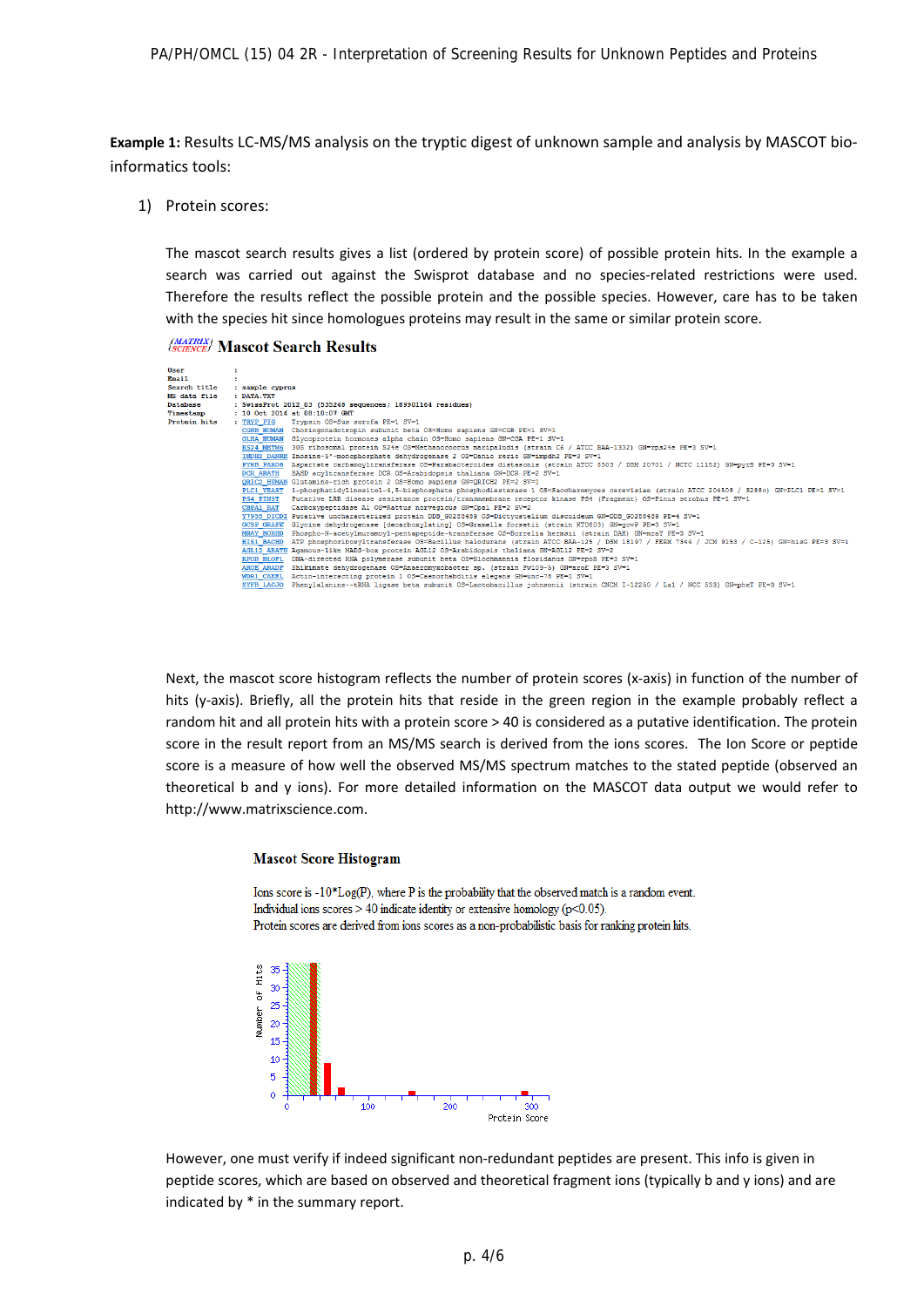2) Peptide summary report for all predicted peptides for hit nr 2 (β-subunit of HcG):

|        |       | Query Start - End |  | Observed Mr(expt) Mr(calc) Delta M Score |  |  | Expect Rank U Peptide                                                                     |
|--------|-------|-------------------|--|------------------------------------------|--|--|-------------------------------------------------------------------------------------------|
| sk.    | ⊠199  | $64 - 80$         |  |                                          |  |  | 642.3570 1924.0492 1924.0717 -0.0225 0 49 1 U R.VLQGVLPALPQVVCNYR.D + [-0.9840 at C-term] |
| $\ast$ | ₫22   | $95 - 102$        |  |                                          |  |  | 417.6910 833.3674 833.4283 -0.0609 0 52 1 U R.GVNPVVSY.A                                  |
|        |       | $296$ 125 - 134   |  |                                          |  |  | 409.1730 1224.4972 1224.5193 -0.0222 0 29 0.94 1 U K.DHPLTCDDPR.F                         |
| $\ast$ |       | $235$ 135 - 142   |  | 443.1500 884.2854 884.3876 -0.1021 0 51  |  |  | $0.0087$ 1 U R.FODSSSSK.A                                                                 |
| $\ast$ | ත් 68 | $143 - 153$       |  |                                          |  |  | 553.2710 1104.5274 1104.5927 -0.0653 0 66 0.00028 1 U K.APPPSLPSPSR.L                     |

 $\rightarrow$  These scores indicate the presence of 4 significant non-redundant peptides

#### **2.2.2. Top down MS**

The top-down approach describes two different techniques on whole proteins. It is applied to "top-down profiling", which results in the determination of the mass of certain protein(s) (cfr. 2.1.1. Highresolution/high-accuracy MS precursor ion(s)). Further, "top-down sequencing" allows the determination of sequence information of a given protein.

For "top-down sequencing" ESI-ETD/PTR-IT or MALDI-TOF/TOF has emerged as powerful tools for the analysis of proteins. For a positive identification, the obtained results should cover at least 20 sequential amino acids with 100% identity, with the exception of prolines, and the sequence should be unique for the protein. It should be noted, that the information provided by "top-down sequencing" alone may not be adequate for identification, if sequence modifications outside the confirmed sequence are suspected.

#### **3. Abbreviations**

ESI-ETD: Electron spray ionisation-electron transfer dissociation

PTR-IT: proton transfer reaction-ion trap

MALDI-TOF: matrix assisted laser desorption ionisation- time of flight

#### **4. References**

[1] M. Thevis, W. Schänzer (2007). Current role of LC-MS(/MS) in doping control. Anal Bioanal Chem 388:1351-1358.

[2] 2002/657/EC: Commission Decision of 12 August 2002 implementing Council Directive 96/23/EC concerning the performance of analytical methods and the interpretation of results (Text with EEA relevance) (notified under document number C(2002) 3044).

[3] M. Holcapek, R. Jirásko, M. Lísa (2012). Recent developments in liquid chromatography–mass spectrometry and related techniques. Journal of Chromatography A 1259: 3–15.

[4] A. Thomas, S. Höppner, H. Geyer, W. Schänzer, M. Petrou, D. Kwiatkowska, A. Pokrywka, M. Thevis (2011). Determination of growth hormone releasing peptides (GHRP) and their major metabolites in human urine for doping controls by means of liquid chromatography mass spectrometry. Anal Bioanal Chem 401:507-16.